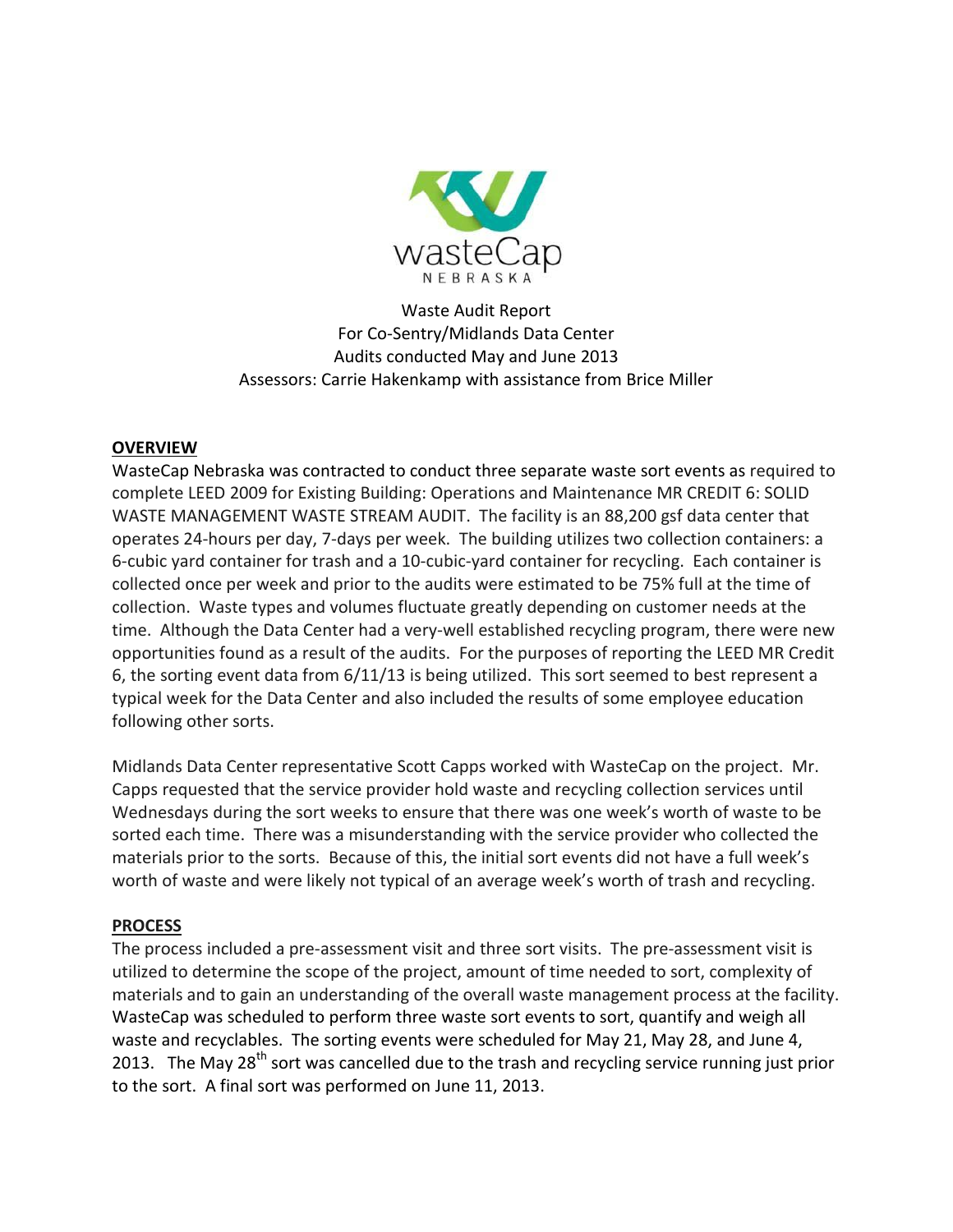WasteCap Nebraska utilized student volunteers from the UNO Green Basis student organization to assist with the sorts. For each sort, Clear Stream containers with 20 and 30 gallon trash bags

were utilized to sort, weigh and measure materials from both the trash and recycling containers. Each material was weighed with a hand scale or floor scale to determine weight. Volume was estimated by the size and fullness of each bag. Cardboard volume was estimated by the fullness of the recycling container or was placed into a 30 gallon waste container to be measured. Each material was itemized and recorded with materials separated by the container (trash or recycling) in which the material was originally disposed by employees or the janitorial service. The information was recorded in a spreadsheet and recycling percentages by weight and volume were determined. Observations and recycling recommendations were also noted. For any materials that were questionable regarding



**Weighing plastic film** 

recyclability, photos were taken and samples were taken to recyclers for determination. Recyclable items were included in the report with recommendations and photos for clarity of the recommendation. The photos will then be available for future development of educational materials for an improved recycling program.

#### **PRE-ASSESSMENT VISIT**

At the pre-assessment site visit, it was noted that the majority of trash is electronics packaging from data center clients. Each of the cubicles and offices has their own trash container and recycling containers are located in common areas. Both trash and recycling services are provided on the interior by an outsourced janitorial service who, deposit waste and recycling into the two outside containers near the dock area. Because the majority of the building is the data center, which does not allow food or drink, the full waste sort audit was performed for the entire building by evaluating and sorting materials in the waste and recycling dumpsters off the back dock rather than by specific areas within the building.



**Packaging materials in dock area** 

Waste currently being landfilled included various types of plastic film, bubble-wrap and other plastic packaging, including a compressed plastic that often arrives as packaging that can, at times, be a large volume. Based on the initial visit, it was estimated that 4.5 cubic yards of cardboard (with some other recyclables) is collected on a weekly basis. Using national estimates, flattened cardboard weighs about 100 pounds per cubic yard. Trash mainly contained various

plastic packaging and bathroom/kitchen waste. Plastic film weighs about 85 pounds per cubic yard loose, and the

compressed plastic is estimated to weigh about 60 pounds per cubic yard. Bathroom waste is going to be estimated initially at 25 pounds per cubic yard. Actual weights of all the materials were recorded as part of the audit process. Initial estimates are only used for comparisons.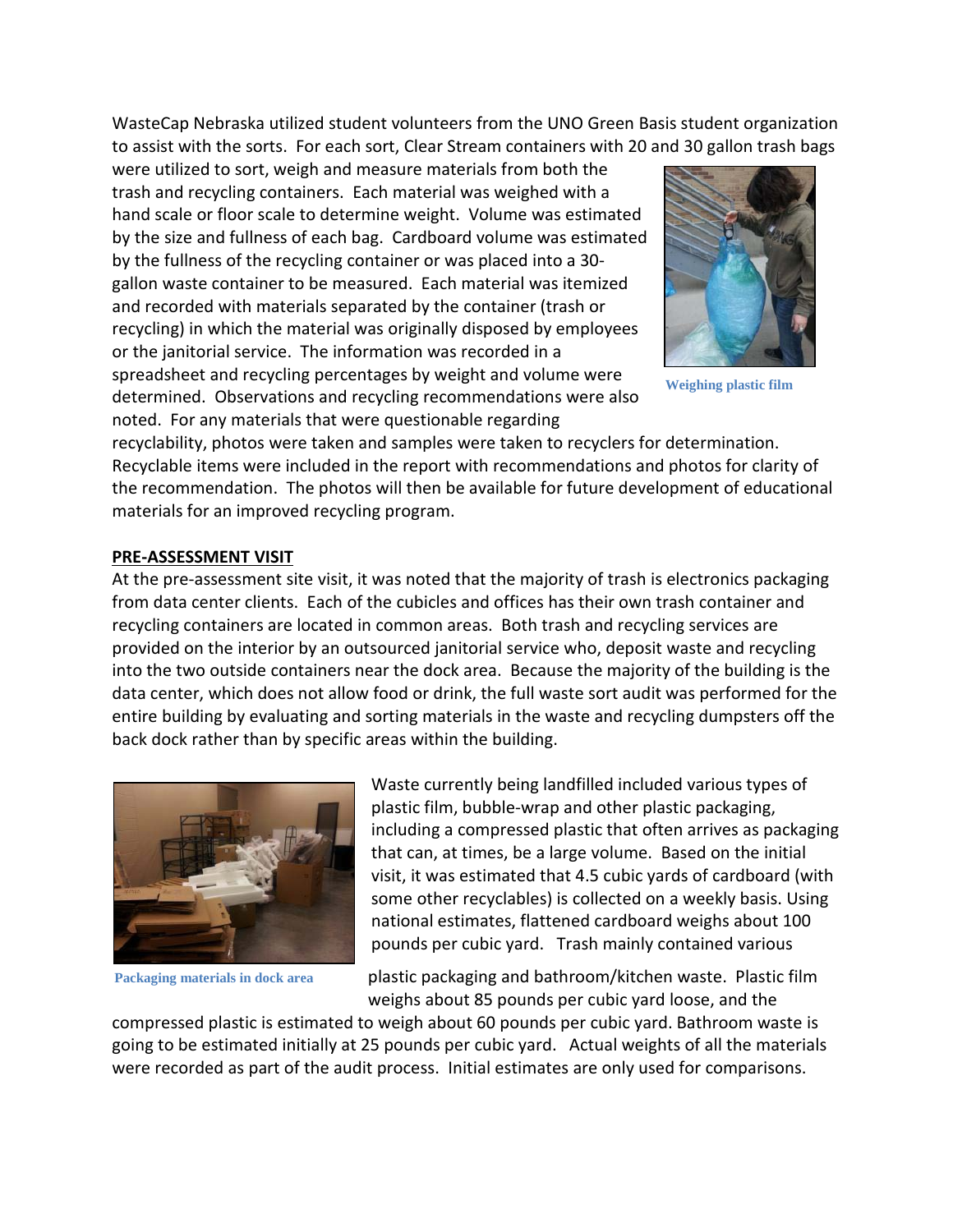In the pre-assessment visit, Ms. Hakenkamp met with Mr. Capps and Sarah Gudeman from Morrissey Engineering to prepare for the audit. During this visit, Ms. Hakenkamp made a number of recommendations for improving the recycling program but advised Mr. Capps to not put these recommendations in place until after the baseline audit had been performed. One recommendation was to provide all employees a recycling bin at their workspace to increase the convenience for employees to get to recycling bins. The second recommendation was to collect all plastic film from packaging in a plastic bag for the recycler. During that visit, Ms. Hakenkamp also took a sample of the compressed plastic packaging materials and delivered it to Firstar Recycling to determine recyclability. It was determined to be a Low-Density Poly-Ethylene (LDPE #4) plastic that could have some demand if there is a large enough volume (usually truck-load quantities) to warrant the purchase of shredding or densifying equipment. This will require the recycler identifying other businesses with the same product to produce enough volume for recycling.

#### **RESULTS OF INDIVIDUAL SORTS**

Specific Information regarding weights and volumes can be found in the attached charts.

### Sort 1: 5/21/13

The first sort was performed on May 21, 2013. At this point, employees had not been instructed about the waste sort and any potential changes to the program. It appeared that the recycling bin had just been emptied that day since there were very little materials in the recycling container. There was a total of 105 pounds of combined trash and recycling materials,

including just two (2) pounds of cardboard in the recycling bin. Once the materials had been sorted, it was determined that only 37.5 pounds of the material disposed as trash was nonrecyclable trash. Other than trash, the largest material by



**Miscellaneous metals from electronics**

weight in this sort was mixed paper (21%) and the largest material by volume was various types of plastic film (100 gallons).

There was a considerable amount of food packaging in the form of



**Recyclables Found in the Trash** 

plastic bottles, plastic food containers and other food packaging materials. Non-recyclable trash was primarily food waste and paper towel waste.

This particular sort did not have any of the formed LDPE packaging but did have about 15 pounds of mixed metal waste

from the electronics. Samples of the metals were taken to a recycler, and if properly sorted, were determined to be acceptable for recycling.

Scott Capps was verbally informed about the results and shown the amount of materials that could have been recycled. All recyclables were placed in the recycling container for later pickup by the service provider.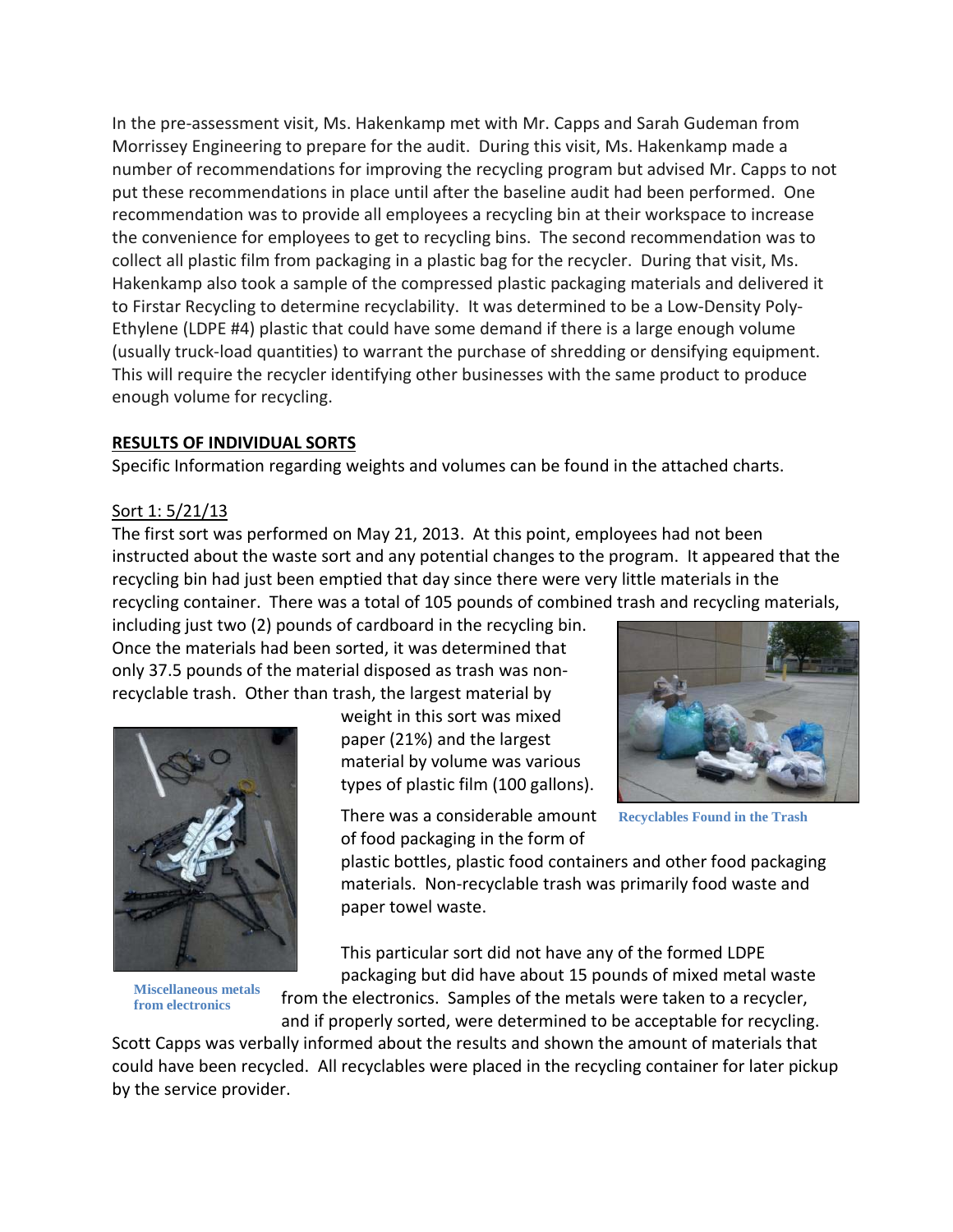Sort 5/28/13: Sort numbers from this date were not utilized since the trash and recycling dumpsters had been emptied just an hour prior to the scheduled sort.

# Sort 2: 6/4/13

The second sort was performed on June 4, 2013. This sort showed a greater amount of recycling than the previous sort. Mr. Capps noted that he had also ordered several extra containers to ensure that all employees had a desk-side recycling container. These had not yet arrived. This sort yielded a 97.9% recycling rate by weight for cardboard and a 64% recycling rate by weight for plastic film.



**Plastic packaging that can be recycled 2**

Increases in recycling were also noted for plastic food packaging and aluminum cans.

There were two glass bottles found in the recycling container, however the current co-mingled recycling system does not allow for glass recycling. Photos were taken of various types of plastic film that could be added to the recycling. Paper should be removed (see photo above) and the plastic film packaging should be collected in a 30-gallon container with a clear trash



**Plastic packaging that can be recycled 1**

liner. The liner should be secured and placed in the recycling container for easy identification at the recycling center. The formed LDPE packaging in this sort was connected to cardboard and any educational materials should make note that cardboard should be separated from the plastic for recycling.

Also noted during this sort was that a lot of the recyclables were in plastic bags. All recyclables, aside from plastic film

packaging should be placed in the recycling container free of bags that will cause problems with the processing

equipment. You can either not put liners in the desk-side containers or instruct janitorial staff to not include the liners in the recycling containers. Since the majority of the cardboard weighed in this sort was uniform in size and shape, a representative sample was weighed and adjusted based on the total amount of cardboard recycled. Volume of the cardboard was estimated by the percent that the recycling container was full.

One final note from this sort was that we found lot of wet waste in the form of disposable coffee mugs and lots of bathroom paper



**Cardboard weighed and measured** 

towels. Recommendations to reduce or eliminate these waste streams would to be research efficient hand dryers for the

bathrooms or to utilize reusable, laundered wash cloths rather than paper towels in each restroom. Each employee could have their own cloth or you can provide a number of cloths that are just laundered on a regular basis. Our office uses a towel rack in the bathroom and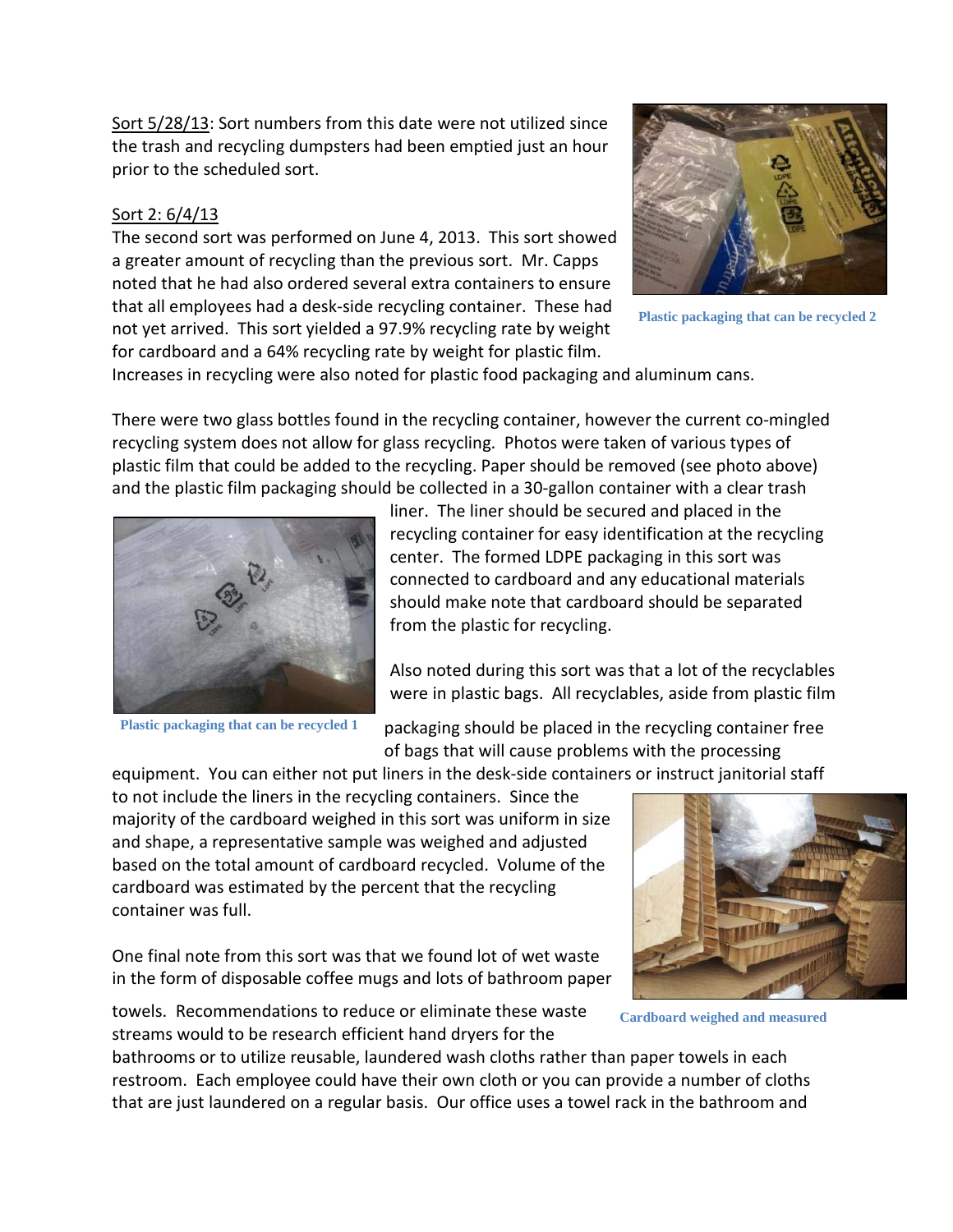each employee has a spot for their own towel or cloth. Provide all employees with a reusable mug for their coffee will greatly reduce paper cup disposal. Since there is a dishwasher available, we recommend that Midlands Data Center provide both a hot and cold cup for beverages to avoid purchasing disposable cups. Have a few extra cups on-hand for visitors.

# Sort 3: 6/11/13

This final sort showed great improvements in recycling. Delineation was made between "Data Center" plastic (mostly packaging) and food waste packaging to show that the Data Center waste is being fully recycled where employee desk-side waste and breakroom waste could still use some more education and convenience. Cardboard reached nearly 100% recycling and all plastic recovered from the Data Center reached 100% recycling, with the exception of the formed LDPE packaging which is still not being accepted by the recycler. Plastic film recycling reached 74.3% and aluminum (58.8% recycled), and plastic bottle/food packaging (54.5% recycling) recycling rates also increased significantly over past sorts.

Overall, the recycling seems to have improved dramatically from the first pre-assessment visit where the majority of waste in the waste container was recyclable materials. Some education and continued increase of convenience will assist with reaching even higher recycling rates.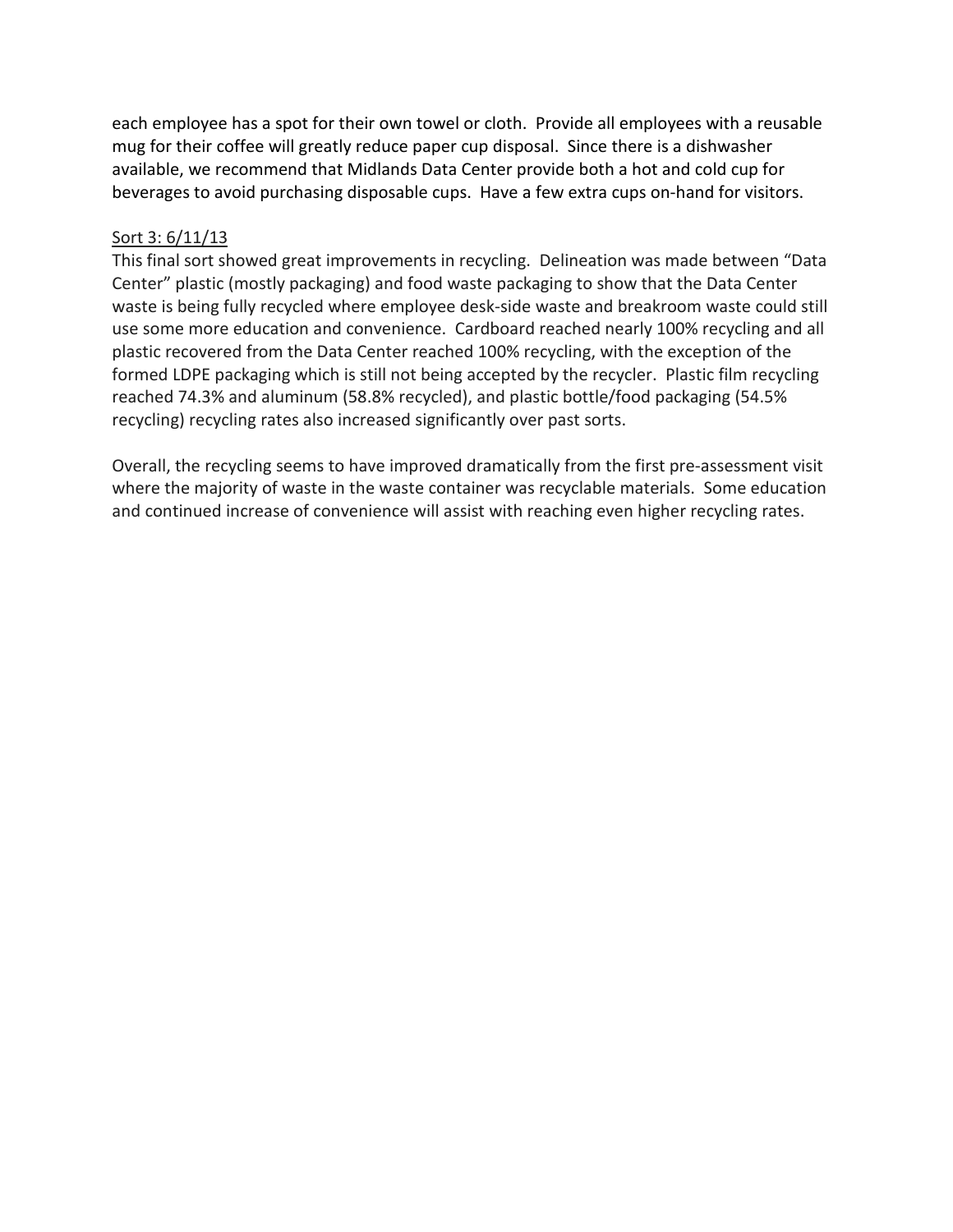### **RECOMMENDATIONS**

- 1. Make recycling as convenient as possible by providing desk-side containers and the right size and type of containers for the specific waste stream and area of generation
- 2. Use educational materials incorporating photos to help employees understand what can be recycled and how to collect those materials for recycling
- 3. Continue to collect all plastic film packaging for recycling. Paper should be removed from the packaging (zip-closed bags, etc) and the plastic film packaging should be collected in a 30-gallon container with a clear trash liner. The liner should be secured and placed in the recycling container for easy identification at the recycling center.
- 4. Metals generated in the Data Center should be sorted by type (aluminum, steel, others) into containers and taken to a metal recycler or an electronics recycler for recycling. The recycler can identify the best sorting for maximum payment.
- 5. Plastic food packaging should be rinsed and included with recycling. The most frequent plastics noted included yogurt cups, plastic soda bottles and frozen meal trays. In common areas such as the break room or cubicle areas, provide a recycling container with educational materials including photos and descriptions of items that can be recycled.
- 6. Paper towel waste was one of the largest waste streams by volume going to the landfill. Research energy efficient hand dryers for the bathrooms. To eliminate this waste stream, research efficient hand dryers for the bathrooms or utilize reusable, laundered wash cloths rather than paper towels in each restroom. Each employee could have their own cloth or you can provide a number of cloths that are just laundered on a regular basis. Our office uses a towel rack in the bathroom and each employee has a spot for their own towel or cloth.
- 7. Provide employees with reusable coffee mugs and cold beverage cups. Paper coffee cups were the second largest waste stream going to the landfill.
- 8. Work with your suppliers to encourage them to reduce the packaging you are receiving or to limit packaging to only readily recyclable materials.
- 9. Continue to work with Firstar Recycling to see if a market has been developed for the formed LDPE packaging.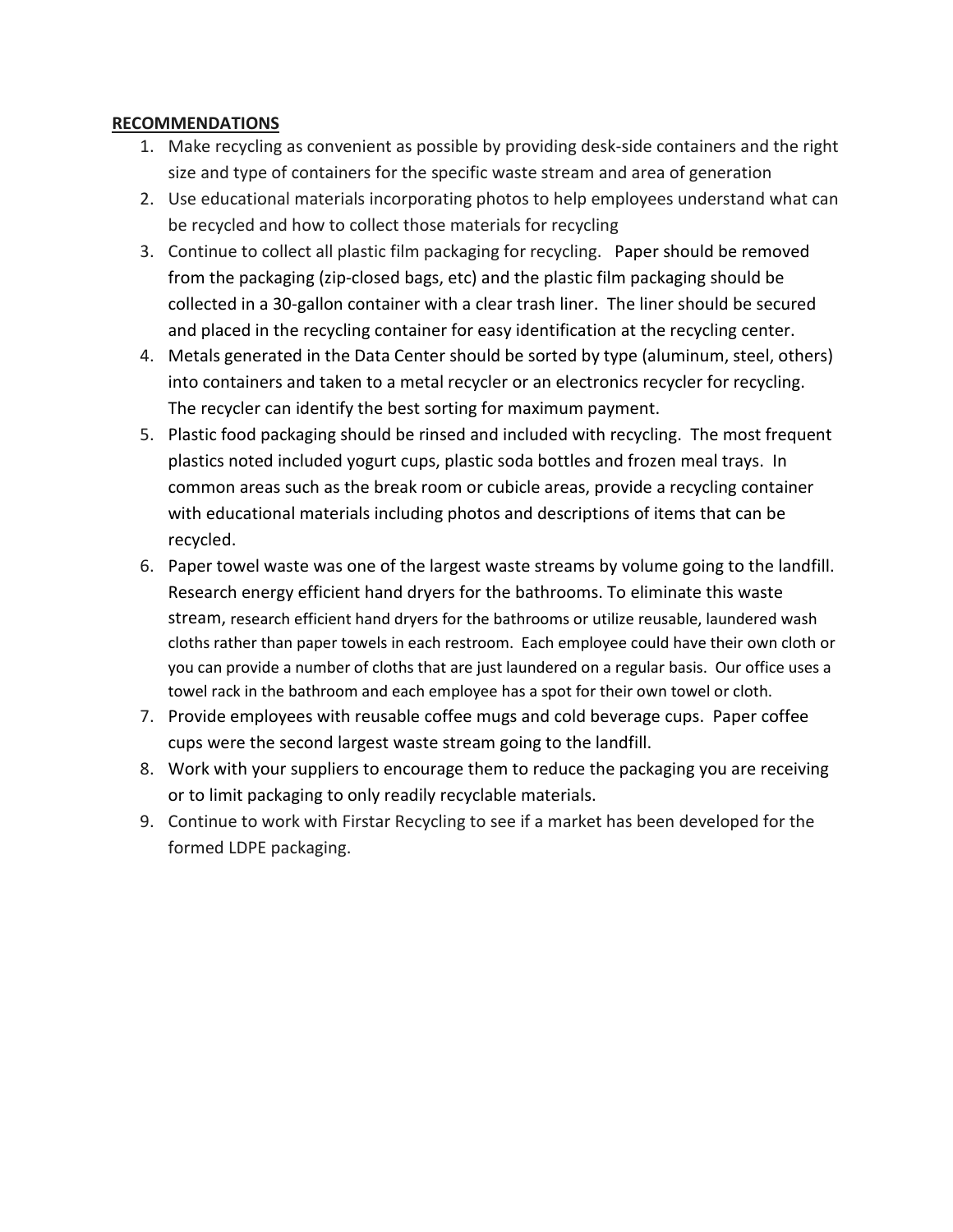|              |                                    |                           |                       |                       | Perentiage of sorted sample                                                      |                        |                                               | Volvme of material in Trash                                                |                         |                                             |    |                                                   |
|--------------|------------------------------------|---------------------------|-----------------------|-----------------------|----------------------------------------------------------------------------------|------------------------|-----------------------------------------------|----------------------------------------------------------------------------|-------------------------|---------------------------------------------|----|---------------------------------------------------|
|              |                                    | Weight of all material in |                       |                       | Total weight of al trash<br>and recycline younds                                 | of all waste by weight | Percent of the material                       |                                                                            | Total volume validres   |                                             |    | vio of the material recycled                      |
|              |                                    |                           | Weight by material in | Recycling Container   |                                                                                  |                        | recycled by Weight                            | Volume of materialin<br>Recycline contained                                |                         | sle of sorted sample or<br>Volume leations) |    | Notes from sort.                                  |
| Date of Sort |                                    |                           |                       |                       |                                                                                  |                        |                                               |                                                                            |                         |                                             |    |                                                   |
|              | Material                           |                           |                       |                       |                                                                                  |                        |                                               |                                                                            |                         |                                             |    |                                                   |
|              |                                    |                           |                       |                       |                                                                                  |                        |                                               |                                                                            |                         |                                             |    |                                                   |
| 5/21/2013    |                                    |                           |                       |                       |                                                                                  |                        |                                               |                                                                            |                         |                                             |    |                                                   |
|              | Cardboard                          | 9                         |                       | 11                    | 10.5%                                                                            | 18.2%                  | 40                                            |                                                                            | 41                      | 13%                                         | 2% |                                                   |
|              | Plastic bottles/food plastic       | 10                        |                       | 10                    | 9.5%                                                                             | 0.0%                   | 40                                            |                                                                            | 40                      | 13%                                         |    |                                                   |
|              | Aluminum Cans                      |                           |                       | $\overline{2}$        | 1.9%                                                                             | 0.0%                   |                                               |                                                                            |                         | 2%                                          |    |                                                   |
|              | Mixed paper (office, magazines, n  | 22                        |                       | 22                    | 21.0%                                                                            | 0.0%                   | 10                                            |                                                                            | 10                      | 3%                                          |    | approximately                                     |
|              | <b>Black metal pieces</b>          | 9                         |                       | 9                     | 8.6%                                                                             | 0.0%                   |                                               |                                                                            | C                       | 0%                                          |    | 64.3% of the waste                                |
|              | steel                              | 6                         |                       | 6                     | 5.7%                                                                             | 0.0%                   |                                               |                                                                            | 0                       | 0%                                          |    | in the trash could                                |
|              | glass                              |                           |                       |                       | 1.0%                                                                             | 0.0%                   |                                               |                                                                            |                         | 0%                                          |    | have been recycled                                |
|              | Plastic film                       | 6.5                       |                       | 6.5                   | 6.2%                                                                             | 0.0%                   | 100                                           |                                                                            | 100                     | 31%                                         |    | with some market                                  |
|              | Trash                              | 37.5                      |                       | 37.5                  | 35.7%                                                                            | 0.0%                   | 120                                           |                                                                            | 120                     | 38%                                         |    | research and                                      |
| <b>TOTAL</b> |                                    | 103                       |                       | 105                   | 100.0%                                                                           | 1.9%                   | 317                                           |                                                                            | 318                     | 100%                                        | 0% | education                                         |
|              |                                    |                           |                       |                       |                                                                                  |                        |                                               |                                                                            |                         |                                             |    |                                                   |
|              |                                    |                           |                       |                       |                                                                                  |                        |                                               |                                                                            |                         |                                             |    |                                                   |
|              |                                    |                           |                       |                       |                                                                                  |                        |                                               |                                                                            |                         |                                             |    |                                                   |
|              |                                    |                           |                       |                       |                                                                                  |                        |                                               |                                                                            |                         |                                             |    |                                                   |
|              |                                    |                           |                       |                       |                                                                                  |                        |                                               |                                                                            |                         |                                             |    |                                                   |
|              |                                    |                           |                       |                       |                                                                                  |                        |                                               |                                                                            |                         |                                             |    |                                                   |
|              |                                    |                           |                       |                       |                                                                                  |                        |                                               |                                                                            |                         |                                             |    |                                                   |
|              |                                    |                           |                       |                       |                                                                                  |                        |                                               |                                                                            |                         |                                             |    |                                                   |
| Date of Sort | Material                           | Weight of all material in | Weight by material in | Recycling Container   | Perent age of sorted sample<br>Total weight of all track<br>sndrecycline loounds | of all waste by weight | Percent of the material<br>recycled by Weight | Volume of material in Track<br>Volume of materialin<br>Recycling contained | Total volume (eatlores) | sle of sorted sample of<br>Volume leatons)  |    | side of the material recycled<br>Notes from sort. |
|              |                                    |                           |                       |                       |                                                                                  |                        |                                               |                                                                            |                         |                                             |    |                                                   |
| 5/28/2013    |                                    |                           |                       |                       |                                                                                  |                        |                                               |                                                                            |                         |                                             |    |                                                   |
|              | Cardboard                          |                           |                       | $\Omega$              | 0.0%                                                                             |                        |                                               |                                                                            |                         |                                             |    |                                                   |
|              | Plastic bottles/food plastic       |                           |                       |                       | 16.7%                                                                            | 0.0%                   |                                               |                                                                            |                         |                                             |    |                                                   |
|              | <b>Aluminum Cans</b>               |                           |                       |                       | 16.7%                                                                            | 0.0%                   |                                               |                                                                            |                         |                                             |    |                                                   |
|              | Mixed paper (off, mag, news)       | 0.5                       |                       | 0.5<br>$\overline{0}$ | 8.3%                                                                             | 0.0%                   |                                               |                                                                            |                         |                                             |    |                                                   |
|              | <b>Black metal pieces</b><br>steel |                           |                       | 0                     | 0.0%<br>0.0%                                                                     |                        |                                               |                                                                            |                         |                                             |    |                                                   |
|              |                                    |                           |                       | $\overline{0}$        | 0.0%                                                                             |                        |                                               |                                                                            |                         |                                             |    |                                                   |
|              | glass<br>Plastic film              | 0.5                       |                       | 0.5                   | 8.3%                                                                             | 0.0%                   |                                               |                                                                            |                         |                                             |    | Trash and recycling                               |
|              | Trash                              | 3                         |                       |                       | 50.0%                                                                            | 0.0%                   |                                               |                                                                            |                         |                                             |    | ran just prior to the                             |
| <b>TOTAL</b> |                                    | 61                        | $\Omega$              | 6                     | 100.0%                                                                           | 0.0%                   |                                               |                                                                            |                         |                                             |    | sort.                                             |